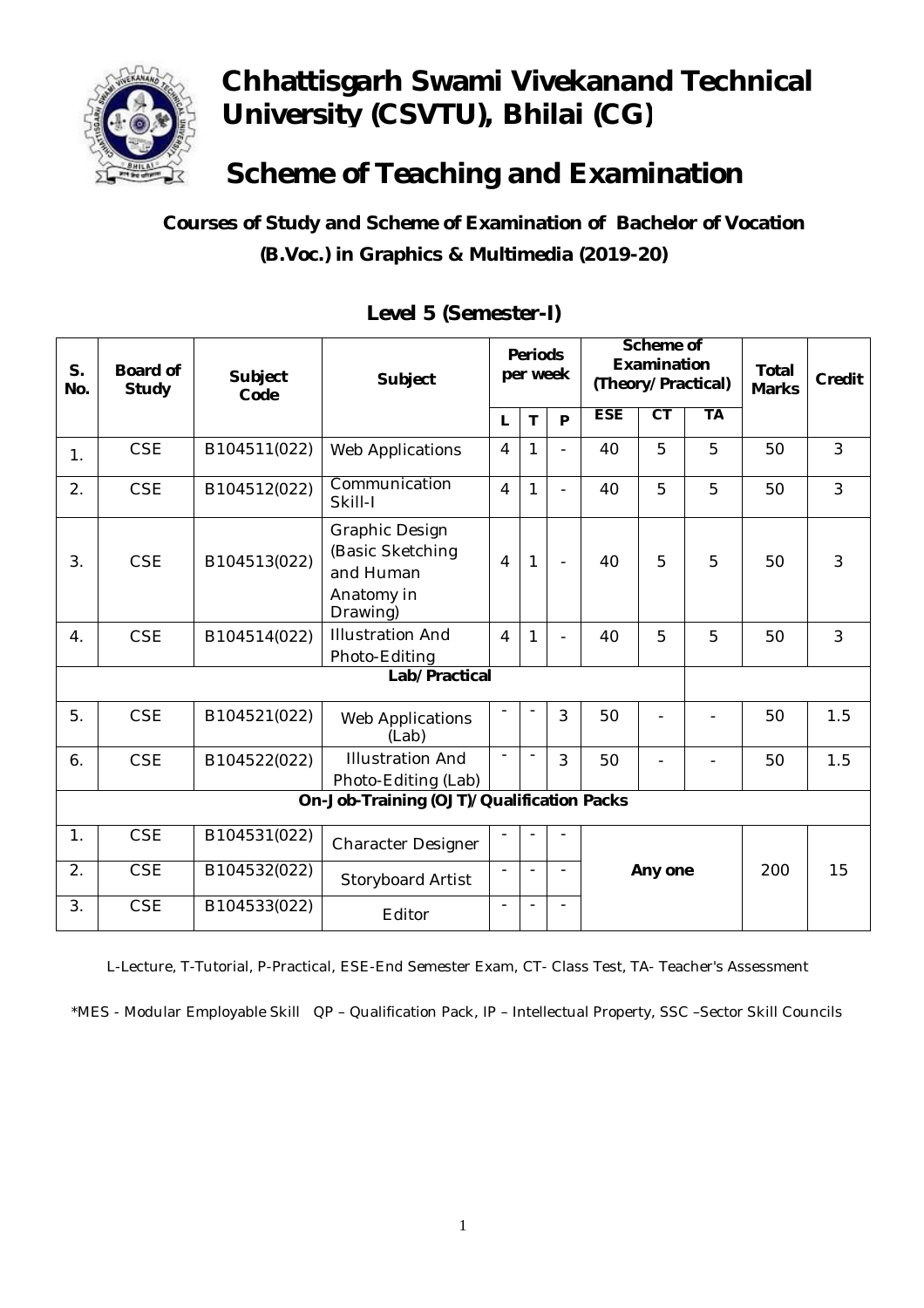

# **Chhattisgarh Swami Vivekanand Technical University (CSVTU), Bhilai (CG)**

### **Scheme of Teaching and Examination**

#### **Courses of Study and Scheme of Examination of Bachelor of Vocation (B.Voc.) in Graphics & Multimedia (2019-20)**

| S.<br>No.                                                            | <b>Board of</b> | <b>Subject</b><br>Subject<br>Code<br><b>Study</b> |                           |                | Periods per<br>week |                | Scheme of<br>Examination<br>(Theory/Practical) |           |           | <b>Total</b><br><b>Marks</b> | <b>Credit</b>  |
|----------------------------------------------------------------------|-----------------|---------------------------------------------------|---------------------------|----------------|---------------------|----------------|------------------------------------------------|-----------|-----------|------------------------------|----------------|
|                                                                      |                 |                                                   |                           | L              | т                   | $\overline{P}$ | <b>ESE</b>                                     | <b>CT</b> | <b>TA</b> |                              |                |
| 1.                                                                   | <b>CSE</b>      | B104551(022)                                      | Pre-Production            | 4              | 1                   | ÷              | 40                                             | 5         | 5         | 50                           | 3              |
| 2.                                                                   | <b>CSE</b>      | B104552(022)                                      | <b>Audio Editing</b>      | 4              | $\mathbf{1}$        | $\blacksquare$ | 40                                             | 5         | 5         | 50                           | 3              |
| 3.                                                                   | <b>CSE</b>      | B104553(022)                                      | Video Editing             | $\overline{4}$ | $\mathbf{1}$        | ÷              | 40                                             | 5         | 5         | 50                           | $\overline{3}$ |
| 4.                                                                   | <b>CSE</b>      | B104554(022)                                      | Communication<br>Skill-II | $\overline{4}$ | $\mathbf{1}$        | $\blacksquare$ | 40                                             | 5         | 5         | 50                           | 3              |
|                                                                      | Lab/Practical   |                                                   |                           |                |                     |                |                                                |           |           |                              |                |
| 5.                                                                   | <b>CSE</b>      | B104561(022)                                      | Audio Editing (Lab)       |                |                     | 3              | 50                                             |           |           | 50                           | 1.5            |
| 6.                                                                   | <b>CSE</b>      | B104562(022)                                      | Video Editing (Lab)       |                |                     | 3              | 50                                             |           |           | 50                           | 1.5            |
| On-Job-Training (OJT)/Qualification Packs                            |                 |                                                   |                           |                |                     |                |                                                |           |           |                              |                |
| Any one of the QP's can be opted as offered in<br>Level 5 Semester-I |                 |                                                   |                           | $\blacksquare$ |                     |                |                                                | Any one   |           | 200                          | 15             |

#### **Level 5 (Semester-II)**

L-Lecture, T-Tutorial, P-Practical, ESE-End Semester Exam, CT- Class Test, TA- Teacher's Assessment \*MES - Modular Employable Skill QP – Qualification Pack, IP – Intellectual Property, SSC–Sector Skill Councils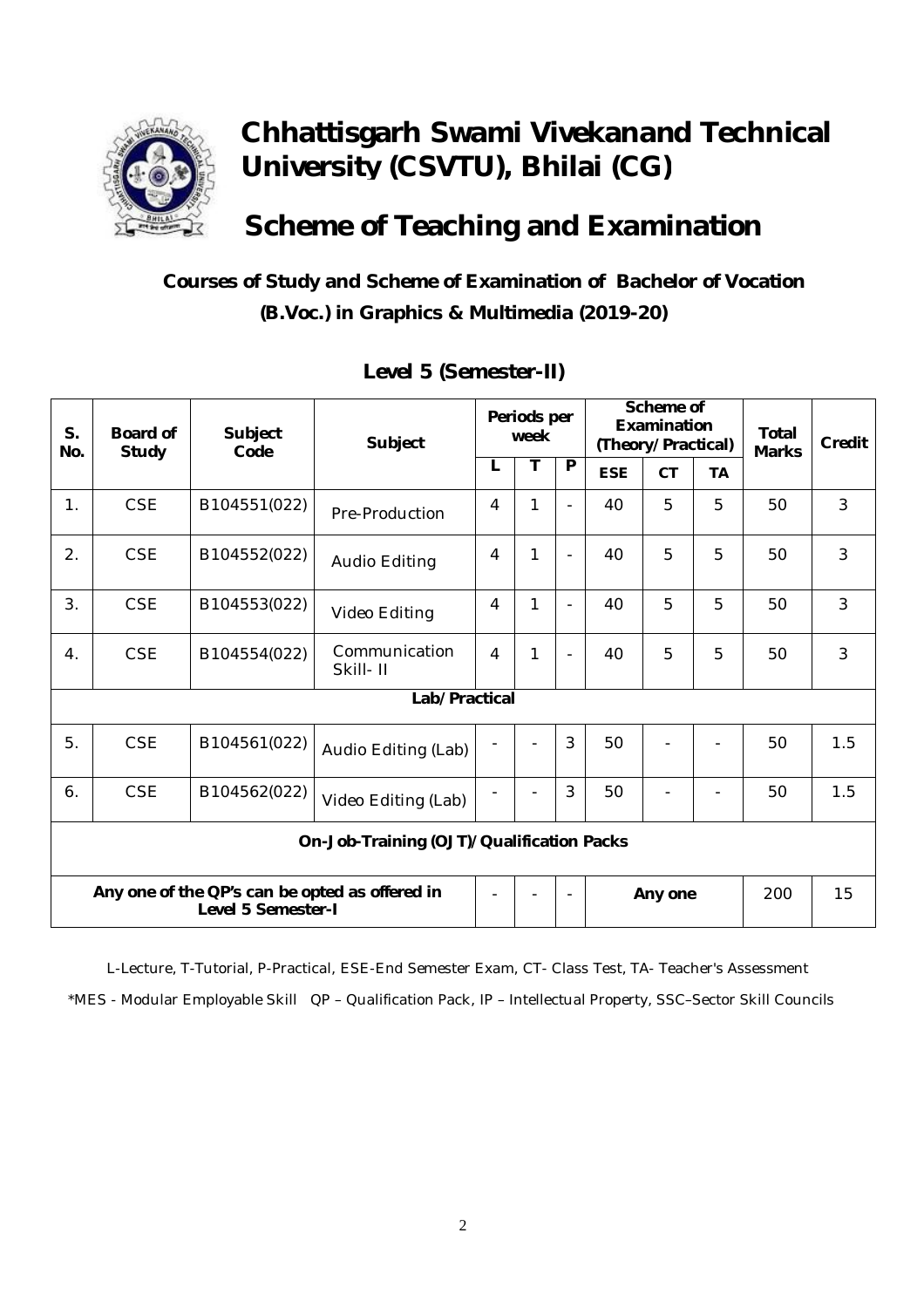

## **Chhattisgarh Swami Vivekanand Technical University (CSVTU), Bhilai (CG)**

**Scheme of Teaching and Examination**

**Courses of StudyandSchemeofExaminationof Bachelorof Vocation (B.Voc.) in Graphics and Multimedia (2020-21)**

| S.<br>No.    | <b>Board of</b><br><b>Study</b>        | <b>Subject</b><br>Code | <b>Subject</b>                                               | <b>Periods</b><br>per week |                | <b>Scheme of</b><br>Examination<br>(Theory/Practical) |            |                                   | <b>Total</b><br><b>Marks</b> | <b>Credit</b> |     |
|--------------|----------------------------------------|------------------------|--------------------------------------------------------------|----------------------------|----------------|-------------------------------------------------------|------------|-----------------------------------|------------------------------|---------------|-----|
|              |                                        |                        |                                                              | L                          | T              | $\mathbf{P}$                                          | <b>ESE</b> | $\overline{\mathbf{C}\mathbf{T}}$ | TA                           |               |     |
| 1.           | Computer<br>Science and<br>Engineering | B104611(022)           | Principles of<br>Animation and<br>Techniques of<br>Animation | $\overline{2}$             | $\mathbf{1}$   | $\bar{\phantom{a}}$                                   | 40         | 5                                 | 5                            | 50            | 3   |
| 2.           | Computer<br>Science and<br>Engineering | B104612(022)           | Basic of 3-D<br>Modelling                                    | $\overline{2}$             | $\mathbf{1}$   | $\equiv$                                              | 40         | 5                                 | 5                            | 50            | 3   |
| 3.           | Computer<br>Science and<br>Engineering | B104613(022)           | Texture and<br>Lighting                                      | $\overline{2}$             | $\mathbf{1}$   | $\overline{\phantom{a}}$                              | 40         | 5                                 | 5                            | 50            | 3   |
| 4.           | Computer<br>Science and<br>Engineering | B104614(022)           | Communication<br>Skill-III                                   | $\overline{2}$             | $\mathbf{1}$   | $\overline{\phantom{a}}$                              | 40         | 5                                 | 5                            | 50            | 3   |
|              | Lab/Practical                          |                        |                                                              |                            |                |                                                       |            |                                   |                              |               |     |
| 5.           | Computer<br>Science and<br>Engineering | B104621(022)           | Digital Animation<br>with Flash - Lab                        |                            |                | 3                                                     | 50         | $\overline{\phantom{0}}$          | ۰                            | 50            | 1.5 |
| 6.           | Computer<br>Science and<br>Engineering | B104622(022)           | Maya - Lab                                                   | $\overline{a}$             | $\overline{a}$ | 3                                                     | 50         |                                   |                              | 50            | 1.5 |
|              |                                        |                        | On-Job-Training (OJT)/Qualification Packs                    |                            |                |                                                       |            |                                   |                              |               |     |
| 1.           | Computer<br>Science and<br>Engineering | B104631(022)           | Modeller                                                     |                            |                |                                                       |            |                                   |                              |               |     |
| 2.           | Computer<br>Science and<br>Engineering | B104632(022)           | Animator                                                     | $\overline{\phantom{a}}$   | $\frac{1}{2}$  | 30                                                    | 200        |                                   | Any one                      | 200           | 15  |
| 3.           | Computer<br>Science and<br>Engineering | B104633(022)           | Rendering<br>Artist                                          |                            |                |                                                       |            |                                   |                              |               |     |
| <b>Total</b> |                                        |                        |                                                              | 16 4                       |                | 36                                                    | 460        | 20                                | 20                           | 500           | 30  |

#### **Level 6 (Semester-I)**

L-Lecture, T-Tutorial, P-Practical, ESE-End Semester Exam, CT- Class Test, TA- Teacher's Assessment

\*MES - Modular Employable Skill QP – Qualification Pack, IP – Intellectual Property, SSC –Sector Skill Councils